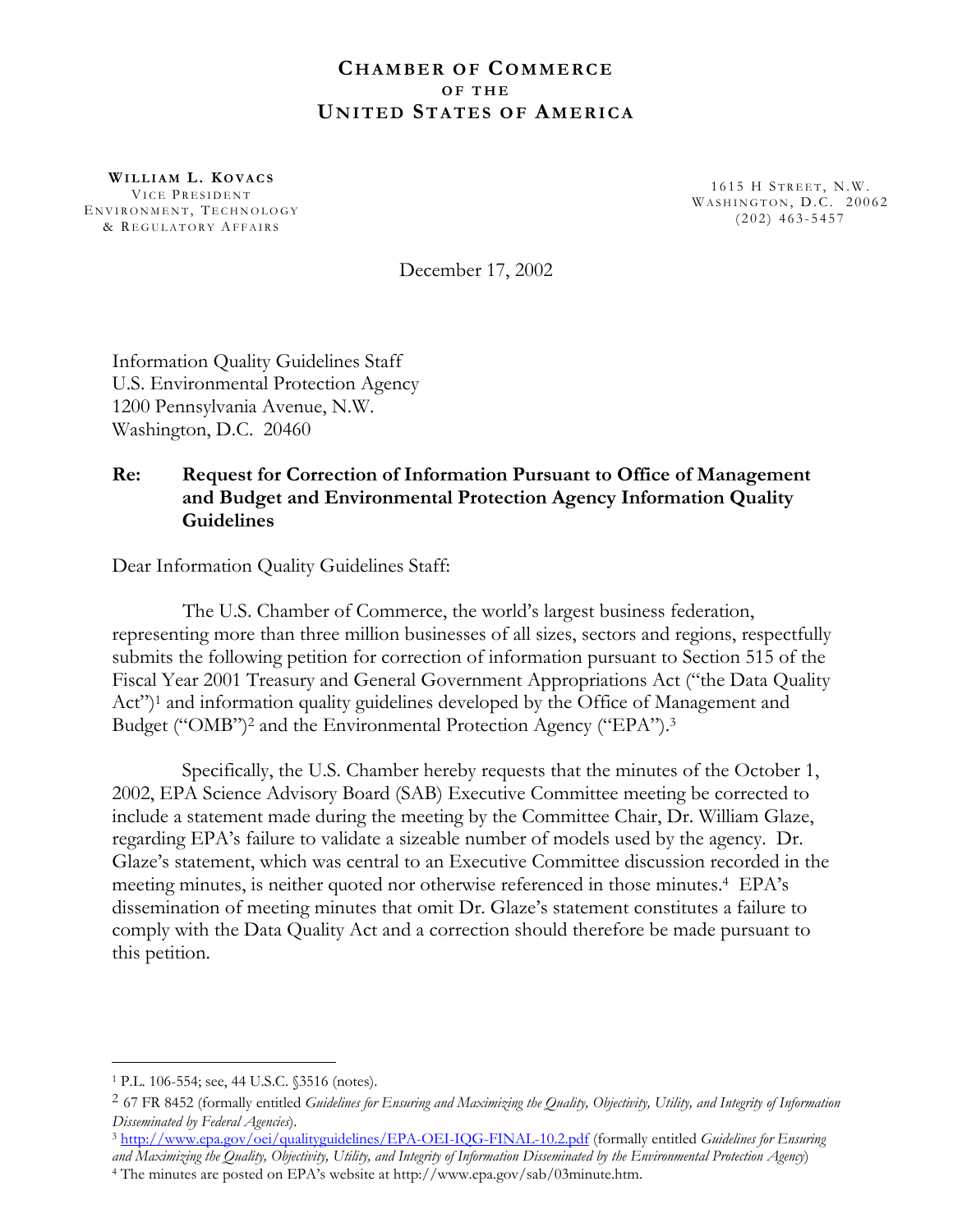Information Quality Guidelines Staff December 17, 2002 Page 2 of 5

EPA's Information Quality Guidelines require a petition for correction to contain three substantive components: (1) a description of the disputed information, (2) an explanation of how the information does not comply with the OMB or EPA information quality guidelines, and (3) an explanation of how the petitioning party is affected by the error or would be benefited by a correction. Each of these components is discussed below.

# **I. THE INFORMATION FOR WHICH CORRECTION IS SOUGHT**

As stated, the present petition seeks correction of the minutes of the October 1, 2002, Science Advisory Board Executive Committee. The context of the omitted statement was an Executive Committee (EC) consultation on data quality and reproducibility, which was conducted in relation to EPA's mandatory development of its agency guidelines to implement the Data Quality Act.

As the existing minutes of the October 1 meeting correctly reflect, Dr. Glaze led an extensive discussion regarding EPA's use of models and, in particular, of analytical results derived from proprietary models.<sup>5</sup> The minutes set forth the Executive Committee's general concern regarding "the Agency's use of proprietary or analytical methods that could not be made available to the public," including an Executive Committee member's recommendation that EPA "prospectively … identify where it uses unvalidated models and proprietary analysis and explain why other kinds of information and analyses were not used." The minutes also contain Dr. Glaze's reference to the Science Advisory Board's "general interest in strengthening the use of models at EPA."

It was during these portions of the agenda that Dr. Glaze made a statement to the effect that he had recently been informed by an unnamed high-ranking EPA official that a high fraction, if not most, of the models used by the agency have never been validated. While the U.S. Chamber is unable to set forth Dr. Glaze's statement verbatim, multiple witnesses (including U.S. Chamber employees) have confirmed the specific character of the comment. Despite the import of Dr. Glaze's observation, his statement is neither quoted nor referenced in the minutes that EPA has posted on the Science Advisory Board portion of the agency's website.

# **II. WHY THE MINUTES DO NOT COMPLY WITH THE GUIDELINES DEVELOPED UNDER THE DATA QUALITY ACT**

The OMB Information Quality Guidelines require agencies, in their own information quality guidelines, to establish administrative mechanisms that allow affected persons to seek and obtain correction of disseminated information that does not comply with *either* the OMB or agency guidelines.<sup>6</sup> In the present matter, the Science Advisory Board Executive Committee minutes violate both the OMB and EPA information quality guidelines.

 $\overline{a}$ 5 October 1, 2002, EPA SAB EC Meeting Minutes, pp. 13-14. 6 67 FR 8452, 8459 (OMB Guidelines, §III.3).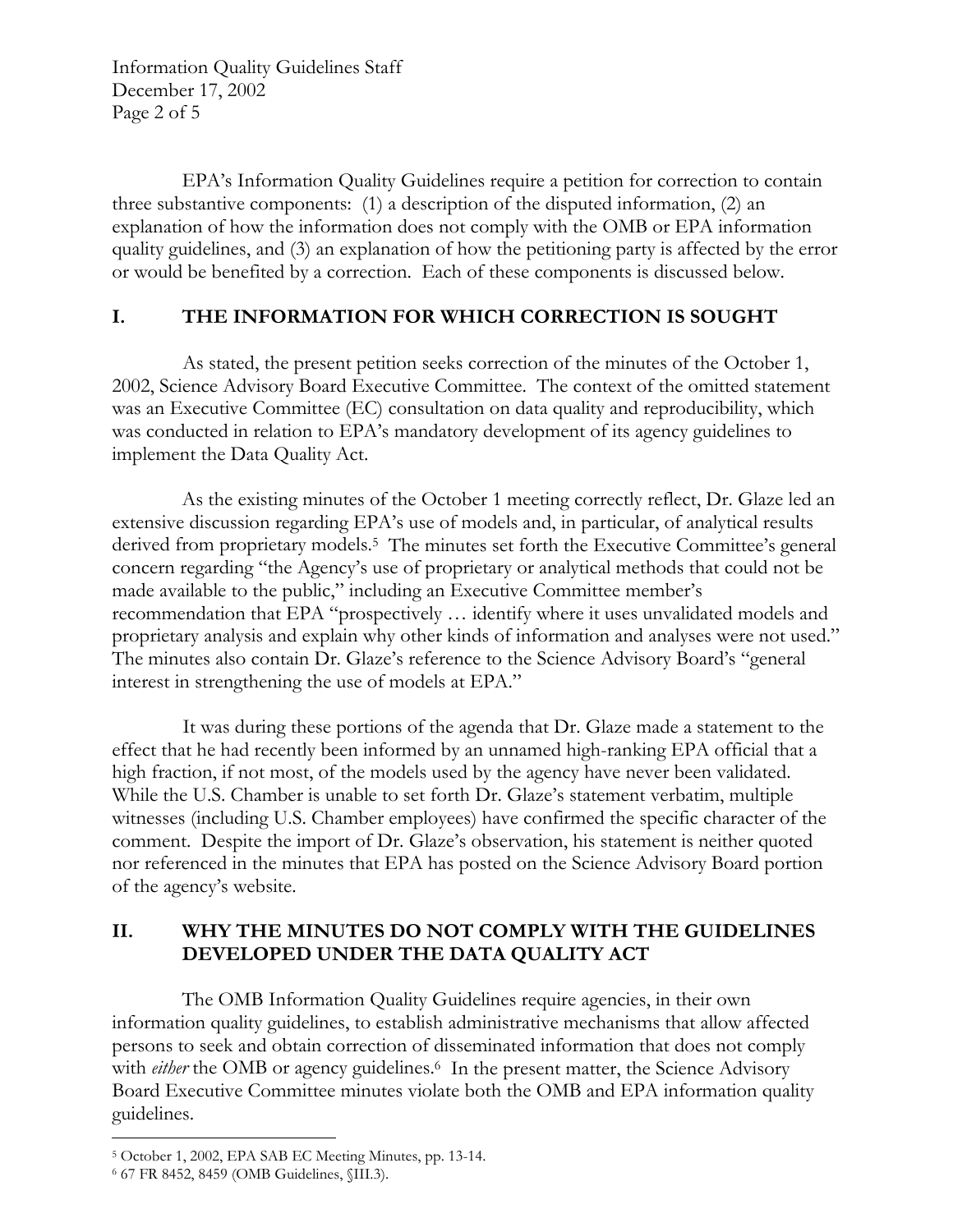Information Quality Guidelines Staff December 17, 2002 Page 3 of 5

Both OMB's and EPA's guidelines apply to "information" that EPA "disseminates" to the public. These terms are broadly defined. Specifically, the EPA guidelines define "information" to include "any communication or representation of knowledge such as facts or data, in any medium or form."7 Dissemination occurs whenever EPA "initiates or sponsors the distribution of information to the public." Given the liberal definitions of these terms, it cannot seriously be disputed that the minutes of the EC, once posted on the web, constituted "information" that had been "disseminated." Having established these thresholds, the remaining question is whether the minutes meet the substantive standards of the Data Quality Act and its implementing guidelines. They do not.

The Data Quality Act requires that agencies "ensur[e] and maximiz[e] the quality, objectivity, utility, and integrity of" information.8 The EC meeting minutes, by omitting Dr. Glaze's remark, do not meet the "objectivity" portion of this requirement. As explained in the government-wide OMB guidelines, objectivity involves two distinct elements, presentation and substance.9 With regard to the former, objectivity requires that information be presented in an "accurate, clear, complete, and unbiased manner." To achieve this mandate, the information must be "presented within a proper context." The OMB guidelines specifically provide that "[s]ometimes, in disseminating certain types of information to the public, other information must also be disseminated to ensure an accurate, clear, complete, and unbiased presentation." Such is the case here.

Dr. Glaze's statement was an integral part of the formal discussion that was taking place and is quite significant in that context. The Executive Committee's reference to strengthening the use of models at EPA and its suggestion that the agency identify circumstances where unvalidated models have been used, both of which appear in the minutes, gain proper context only when Dr. Glaze's remark is also included. The omission of Dr. Glaze's observation leaves a reader of the minutes without knowledge of a fact that was central to the discussion – that a sizeable number, possibly a majority, of EPA models have never been validated.

There is no valid reason, given the detailed nature of the October 1 EC meeting minutes, that Dr. Glaze's remark should not have been quoted or referenced. The minutes are not "objective" in the absence of such a reference and are accordingly in clear violation of the Data Quality Act, the OMB guidelines, and the EPA guidelines.

 $\overline{a}$ 

<sup>7</sup> EPA Guidelines, § 5.3.

<sup>8</sup> See EPA Guidelines, §5.1.

<sup>9 67</sup> FR 8452, 8459 (See also, EPA guidelines, Section 5.1).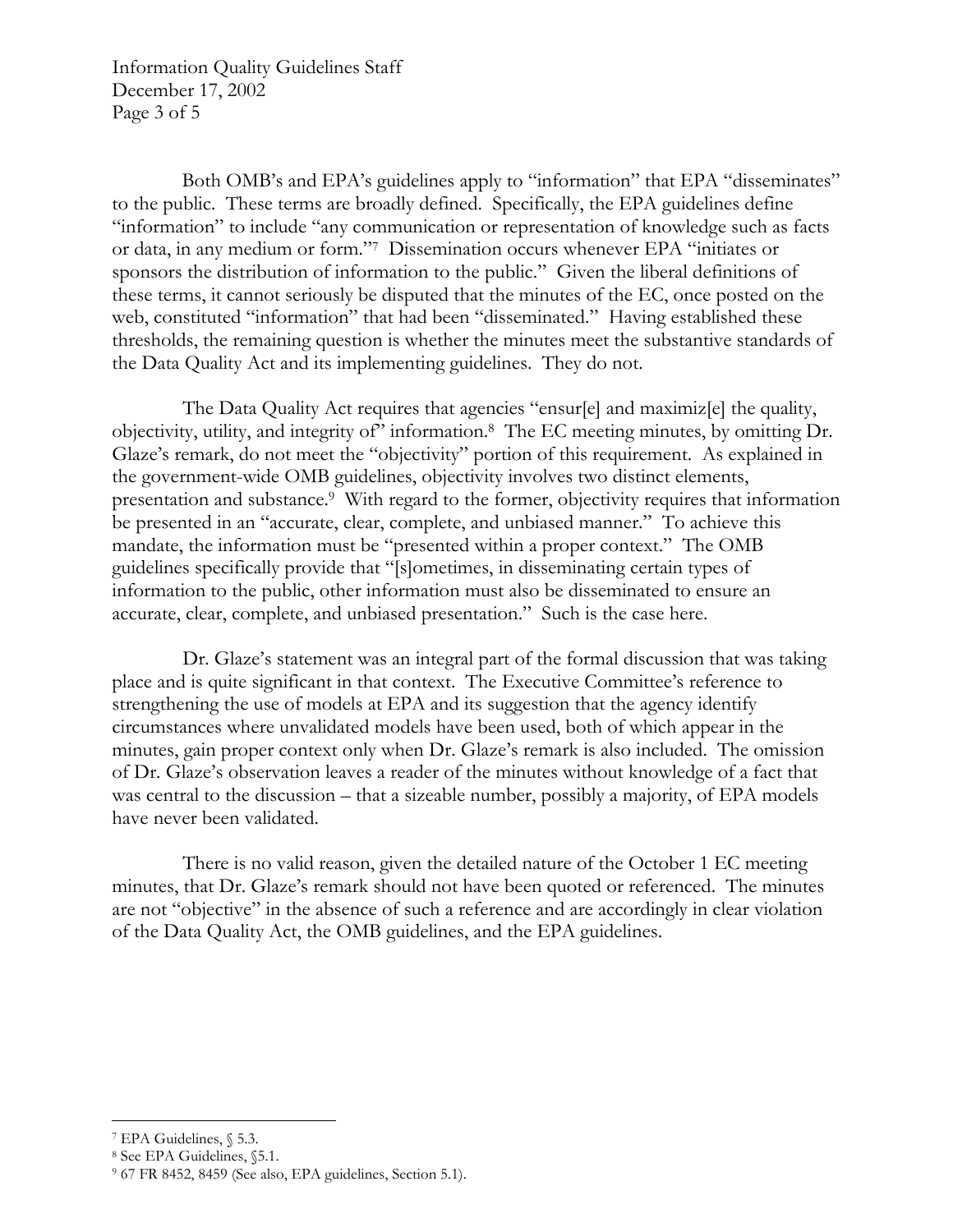Information Quality Guidelines Staff December 17, 2002 Page 4 of 5

Finally, we would like to note that the U.S. Chamber made considerable efforts to avoid filing this formal petition. EPA's data quality guidelines "encourage" affected persons "to consult informally with the contact person listed in the information product before submitting a request for correction of information." The U.S. Chamber therefore made several attempts to resolve the issue directly with the Science Advisory Board, including a November 27, 2002, letter to A. Robert Flaak, the Designated Federal Officer for the Science Advisory Board Executive Committee. We did not receive any reply whatsoever to this letter or any of our other communications [attempts.10](https://attempts.10) We would strongly prefer an informal resolution of this and other data disputes, and hope that EPA's failure to so much as acknowledge our prior requests regarding this matter turns out to be an anomaly.

### **III. HOW THE U.S. CHAMBER IS AFFECTED**

EPA's models – the mathematical tools used to predict future results – form the critical underpinning to many of the agency's regulatory efforts. The business community, as the major component of EPA's regulated community, is directly and significantly affected by EPA's regulations. Dr. Glaze confirmed that many, if not most, of EPA's models have never been validated. This frequent use of unvalidated models by the agency strongly suggests that EPA is using at least some *invalid* models to support agency rules – rules that collectively cost businesses hundreds of billions of dollars each year in compliance expenditures. As a leading representative of the business community, the U.S. Chamber has a considerable stake in ensuring that the models used by EPA to develop and support regulations are valid. EPA's recognition of its failings in this area – by including Dr. Glaze's statement in the meeting minutes – is an important step in this process.

### **IV. CONCLUSION**

The U.S. Chamber respectfully requests, pursuant to the Data Quality Act, the OMB Information Quality Guidelines, and the EPA Information Quality Guidelines, that the minutes of the October 1, 2002, meeting of the Science Advisory Board Executive Committee be corrected to include the statement of Chair Dr. William Glaze, as described above, concerning the lack of validation of models used by EPA.

 $\overline{a}$ 10 These "other communications" include earlier e-mails to Mr. Flaak and others at the SAB.